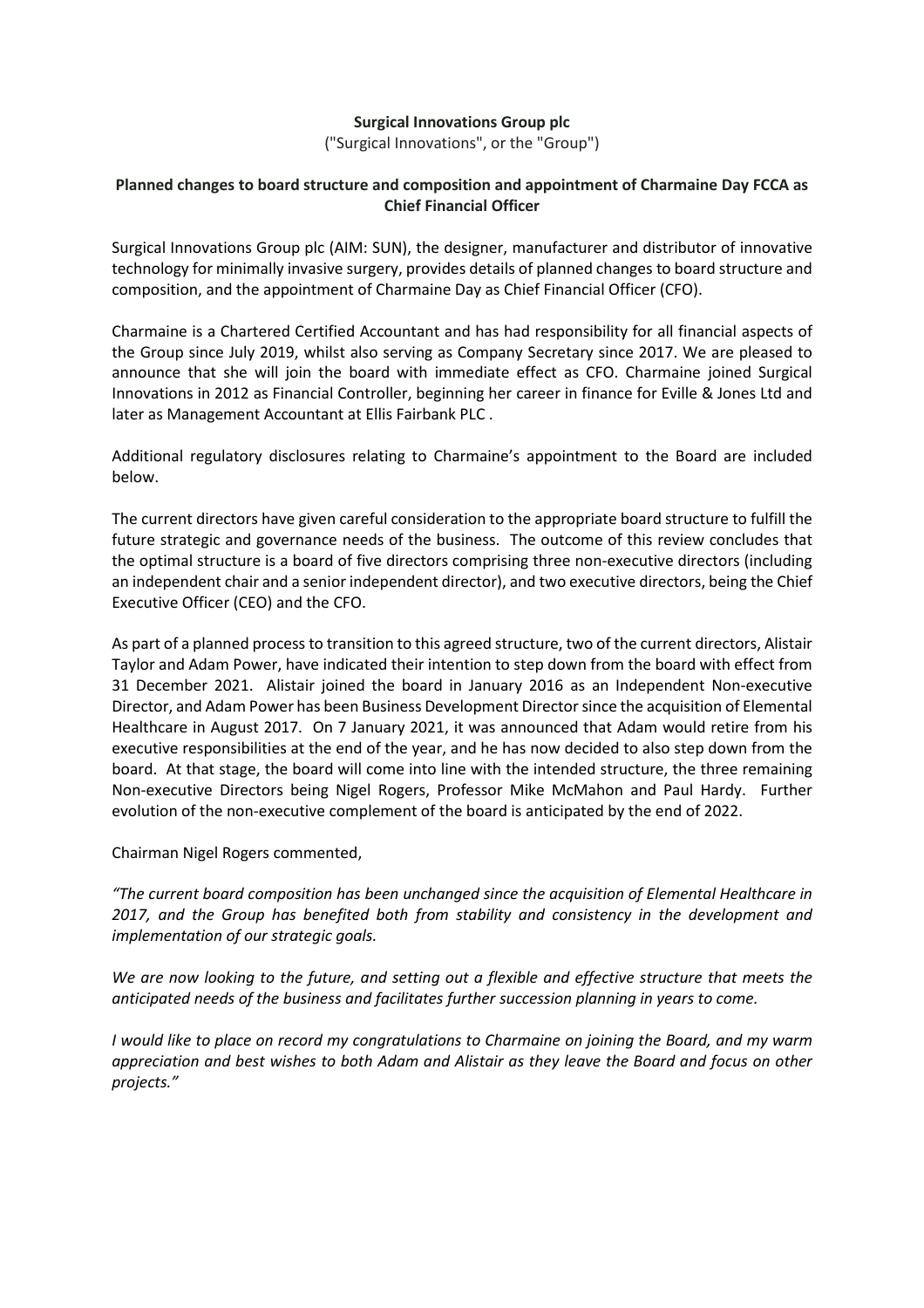|  |  | For further information please contact: |  |  |
|--|--|-----------------------------------------|--|--|
|--|--|-----------------------------------------|--|--|

**Surgical Innovations Group plc** www [sigroupplc](http://www.sigroupplc.com/) com

Charmaine Day, CFO

## **Singer Capital Markets (Nominated Adviser & Broker)**

Aubrey Powell / Rachel Hayes/ Kailey Aliyar

#### **Walbrook PR (Financial PR & Investor Relations)** Tel: 020 7933 8780 or [si@walbrookpr.com](mailto:si@walbrookpr.com)

## **Regulatory Disclosures**

Charmaine Roxane Day (aged 39) is currently, or has during the past five years been, a director of the following companies:

| <b>Current directorships or partnerships</b>                                             | <b>Previous directorships or partnerships</b> |  |
|------------------------------------------------------------------------------------------|-----------------------------------------------|--|
| Elemental healthcare Limited<br>Haemocell Limited<br><b>Surgical Innovations Limited</b> | <b>NA</b>                                     |  |

Save as set out in this announcement there are no further details to be disclosed in accordance with paragraph (g) of Schedule Two of the AIM Rules for Companies.

In relation to AIM Rule 17, the information included in the announcement released on 11 November 2021 relating to the grant of options remains unchanged.

#### **About Surgical Innovations Group plc**

The Group specialises in the design, manufacture, sale and distribution of innovative, high quality medical products, primarily for use in minimally invasive surgery. Our product and business development is guided and supported by a key group of nationally and internationally renowned surgeons across the spectrum of minimally invasive surgical activity.

We design and manufacture and source our branded port access systems, surgical instruments and retraction devices which are sold directly in the UK home market through our subsidiary, Elemental Healthcare, and exported widely through a global network of trusted distribution partners. Many of our products in this field are based on a "resposable" concept, in which the products are part re-

David Marsh, CEO Tel: 0113 230 7597

Tel: 020 7496 3000

Paul McManus / Lianne Cawthorne Mob: 07980 541 893 / 07584 391 303